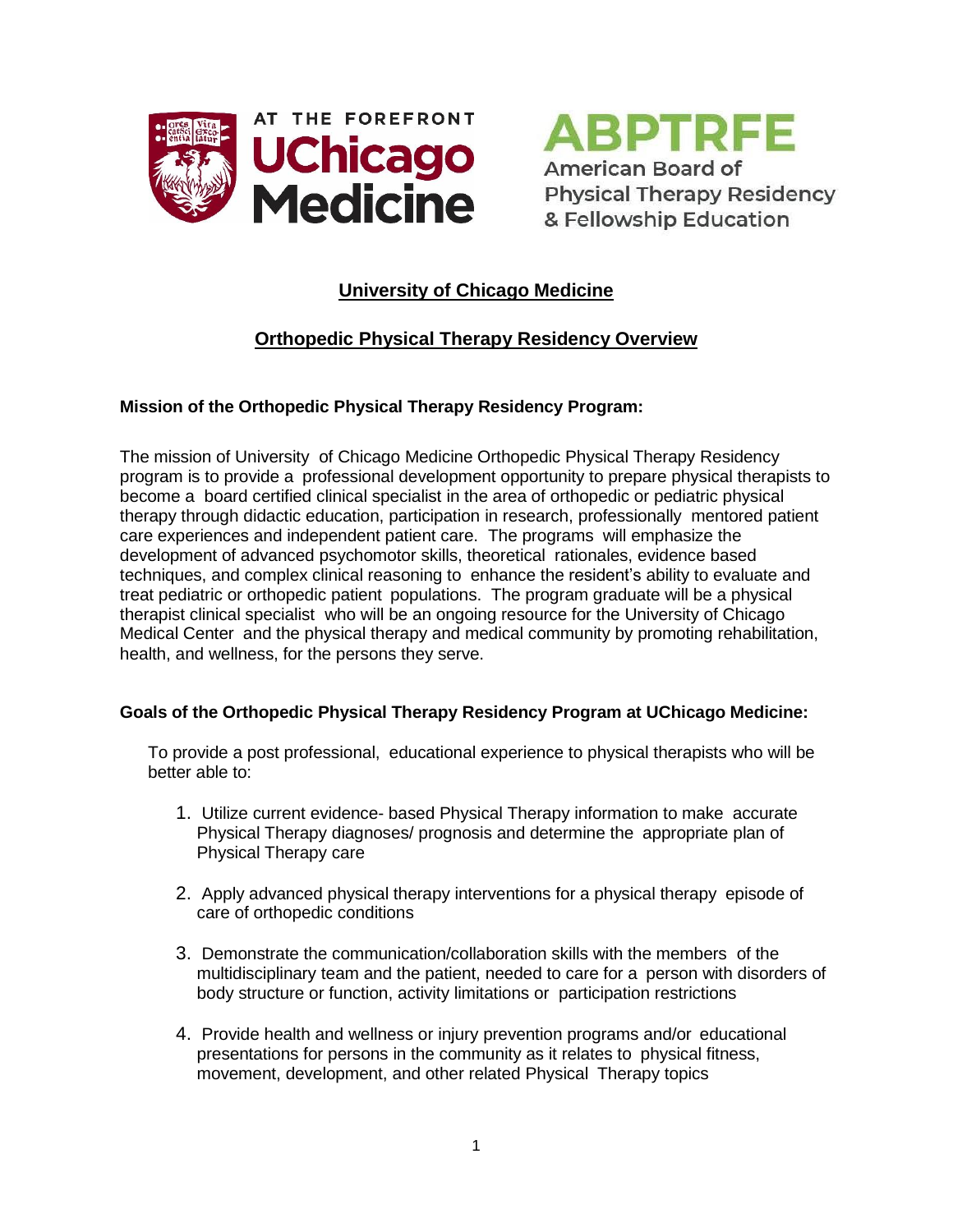- 5. Participate in the development of new or innovative Physical Therapy techniques and the collection of evidence to support the effectiveness of those techniques to enhance the practice of orthopedic or pediatric Physical Therapy
- 6. Contribute to the Physical Therapy profession through, teaching, research, publication and presentations

## **Curriculum:**

Schedule for education curriculum

- 52 weeks/ residency year:
	- o 4 weeks orientation
	- o 2 weeks non education time at holidays
	- o 46 weeks for education.

*Note the 6 weeks of non-education time are still included in residency hours, these weeks are 100% patient care and this time is calculated in total residency hours.*

Breakdown of teaching hours during the 46 education weeks: Approximately: 14 hours education, 26 hours treating per week

- **Mentoring**: 3-4 hours a week (one on one with faculty) = minimum 150 hours
- **Clinical Investigations**: 2.5 hours a week (functional measures, tracking of patient scores, research, journal clubs, peer reviews, grand rounds, case reviews) = 115 hours
- **Course work Didactic learning and Lab:** 3 hours a week (lectures and labs) = 144 hours
- **Specialty Practice Observation**: 40 hours MD Clinic/Surgery Observation
- **Clinical Practice:** 
	- $\circ$  26 hours a week for the 46 weeks = 1196 hours
	- $\circ$  40 hours a week for orientation and holiday weeks = 240 hours
	- $\circ$  Total clinical practice hours = 1436 hours (1586 including mentoring hours)

Total hours for program: 2,035 hours

## **Outline of Orthopedic Residency Educational Modules:**

- Clinical Reasoning: 1 week
- Evidenced Based Practice and Critical Appraisal of Clinical Research: 2 weeks
- Lumbar Spine and Sacroiliac Joint: 6 weeks
- Hip: 5 weeks
- Knee: 5 weeks
- Foot and Ankle: 4 weeks
- Cervical Spine and Temporomandibular Joint: 5 weeks
- Shoulder and Thoracic Spine: 6 weeks
- Elbow, Wrist and Hand: 4 weeks
- Rheumatology: 1 week
- Acute IP Orthopedics/Lab values/Medications: 2 weeks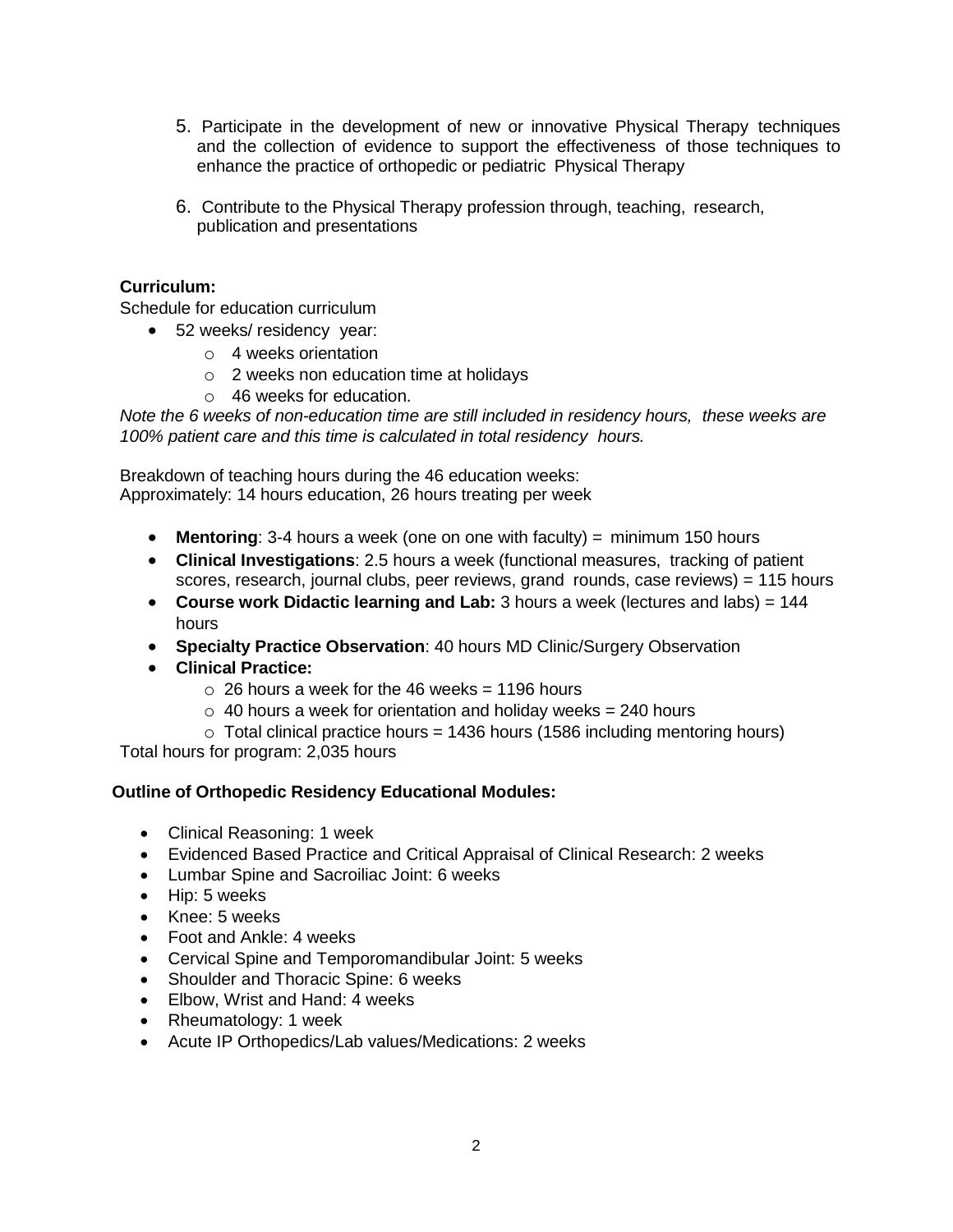## **Additional Specialty Lectures/Education:**

- Cardiopulmonary: 1 week
- Nutrition: 1 week
- Endocrine: 1 week
- Regenerative Medicine: 1 week
- Pain Science: 1 week
- Radiology: 1 week
- Genetics: 1 week
- Pharmacology: 1 week
- Vestibular rehab: 1 week

#### **Hours:**

The majority of onsite residency activities occur Monday through Friday between the hours of 7AM and 6:30 PM. Residents are considered to be exempt employees who are salaried. Their work schedule will be flexible and allow for patient care, training, mentoring, and study time and preparation. Schedules are coordinated by the residency program coordinator and shall not exceed expectation of more than 50 hours /week of direct program participation. There will be additional personal study time required.

## **Weekend Coverage:**

Orthopedic Residents will be scheduled to work inpatient shifts every 4<sup>th</sup> Saturday. This time will be tracked as patient care hours.

## **Professional Liability Insurance:**

As an employee of the UChicago Medicine, a resident is covered by the organization's professional liability policy. This coverage extends only to those activities that are required by their participation in the program.

## **Salary**

As a resident in the program, your salary for the year of the residency program is set according to the cost of maintaining the program. Currently the salary is \$54,000 (as of 2022 class).

Other than the \$300 continuing education benefit from the institution (available after probationary period), there are no additional monies allocated for outside continuing education, tuition reimbursement, travel or parking fees to any observations/ outside facilities, living expenses, licensure fees, or professional dues. Supplemental work opportunities, covering inpatient weekends are available with additional pay for any resident whose residency expectations are being met. This opportunity is voluntary.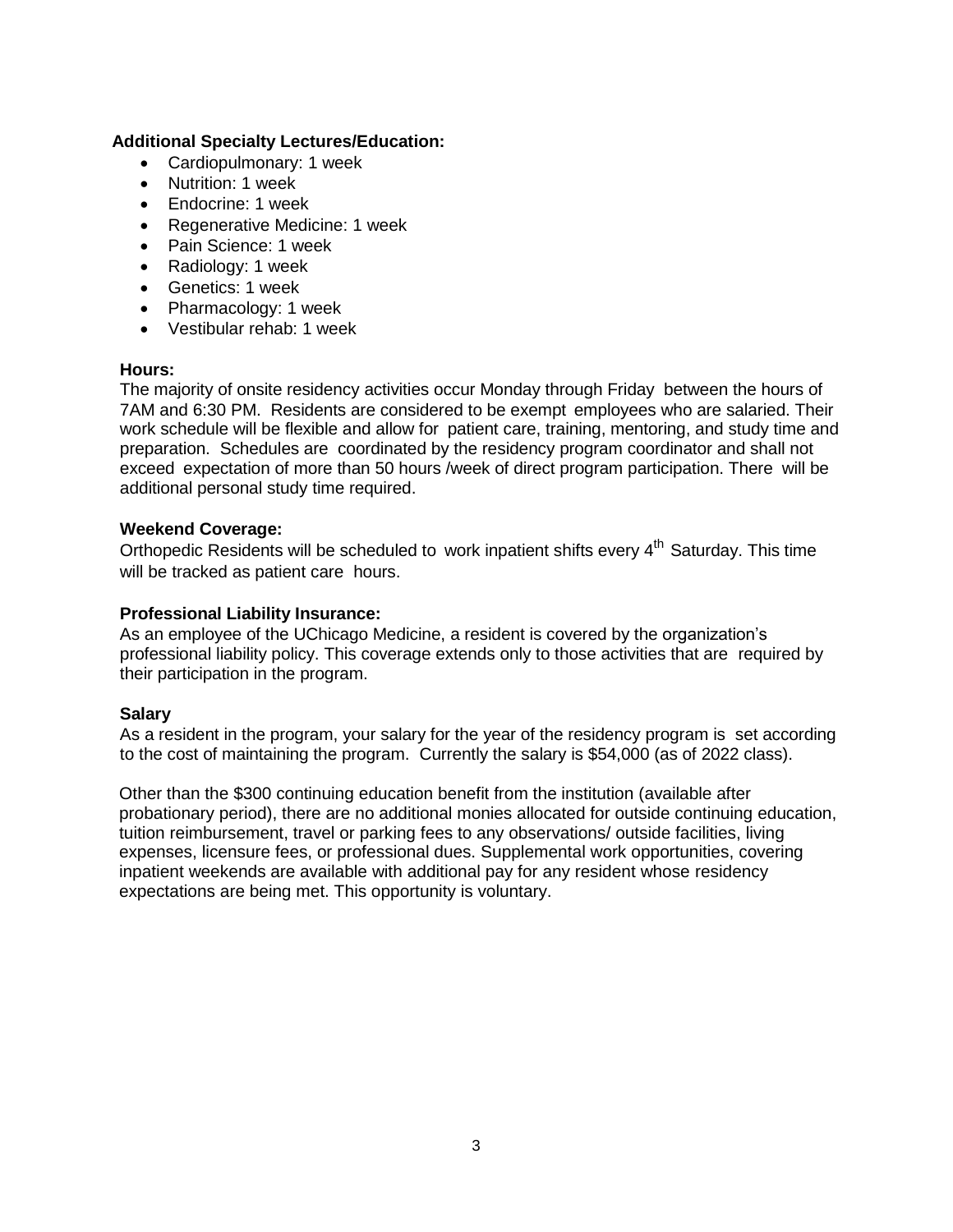# **UChicago Medicine Orthopedic Physical Therapy Residency Program**

# **Paid Time Off (PTO) Guidelines**

Physical Therapy Residents are full time employees of the University of Chicago Medical Center. They will be eligible to take 5 days of paid time off, with the approval of the residency program coordinator and the assistant director. 7 organizational holidays will also be paid; New Year's Day, Martin Luther King Day, Memorial Day, 4<sup>th</sup> of July, Labor Day, Thanksgiving Day, and Christmas Day.

Because of the extensive education and curriculum pieces of the residency positions, it is very challenging to provide the residents with extended time (more than 1-2 consecutive work days) off throughout their program.

# **Paid Time Off:**

- Paid days off will be scheduled with the approval of the resident's manager and the Physical Therapy Residency Program Coordinator. Unscheduled days off, (such as sick, emergency, etc.) must also be approved by the residency program coordinator and will be deducted from the PTO bank.
- Any unpaid time (beyond the 5 days) will be granted only for an approved emergency leave, by the Therapy Services Director.
- New employees of the Therapy Services Department are encouraged not to take paid days off during their first 6 months of employment. This is considered probationary time.
- All paid time off must be taken within the time frame of the residency program commitment.
- Time off from the residency may be allowed if:
	- o Staffing allows adequate patient care coverage
	- o Time is requested a minimum of 4 weeks ahead of scheduled day off
	- $\circ$  The resident may need to work additional hours before and after a scheduled day off to assure that all educational pieces and patient care obligations are achieved.

# **Sick Days:**

- All employees are asked to not put patients and co-workers at risk by attending work if they are ill.
- Any employee calling off work needs to notify the department by sending an email to [therapyservices@uchospitals.edu](mailto:therapyservices@uchospitals.edu) **no later than 6:30 am** and indicate the following:

o Name

- o Phone number
- $\circ$  Reason for call off: Sick, Sick family (must indicate who the family member is) or other (car trouble, cancelled flight, etc)
- o IP team members need to send coverage email per team guidelines.

If you are calling off sick, you must send a text message to your manager verifying symptoms to allow for operational planning. **You must speak to your manager on the 3rd day of call off**.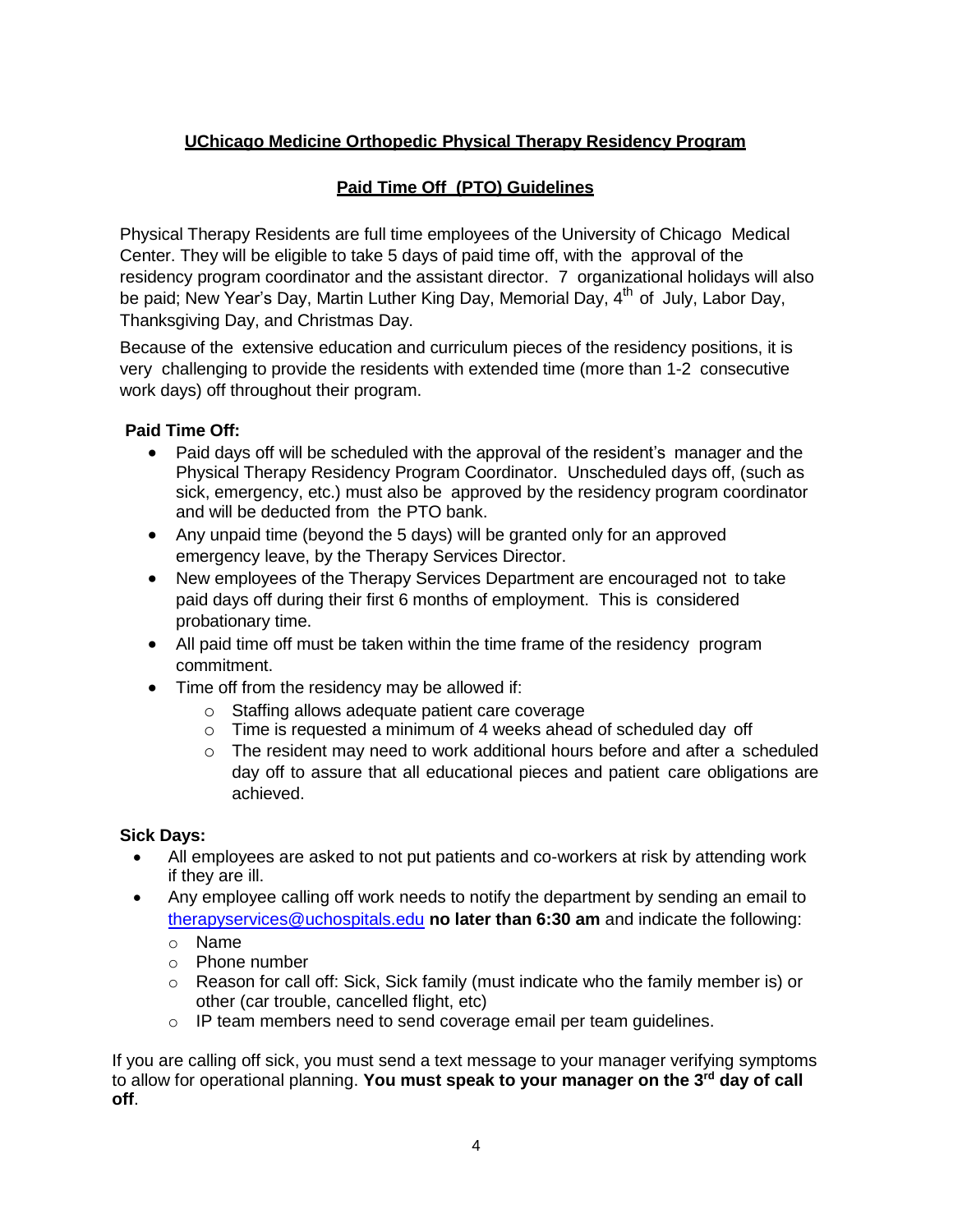If sick time taken exceeds amount of PTO days (5), or if a pattern is noticed, time off will be discussed with the resident. A doctors' note may be required any time abuse of sick time is suspected.

## **Eligibility:**

Physical Therapists licensed or eligible for licensure, in the state of Illinois, are encouraged to apply. Only physical therapists licensed in the state of Illinois will be hired.

## **How to Apply:**

We are a part of the centralized application process with the APTA RFPTCAS. Please complete the application on the following website:

[http://www.abptrfe.org/RFPTCAS/ApplicantWebsit](http://www.abptrfe.org/RFPTCAS/ApplicantWebsite/)e/

#### **The application must include a letter of intent, curriculum vitae, 2 letters of recommendation, and an online UChicago Medicine application.**

- The letter of intent must include the following: 1) goals/objectives for the residency program, 2) a summary of prior clinical and educational experience and 3) short and long term goals for an orthopedic subspecialty.
- Please include a current curriculum vitae or resume.
- The 2 letters of recommendation **must include two of the following**:
	- 1) Current or former supervisor, (if a recent graduate; from a current or former clinical instructor)
	- 2) Instructor/faculty member from an accredited physical therapy program
	- 3) A physician with whom the physical therapist has worked in the past year (not required, an option).

## **Interviews:**

Top candidates will be interviewed initially via phone by February, second interviews will be completed through zoom or in- person at the University of Chicago Medical Campus in March of the application year. All interviews will include behavioral, clinical questions, and patient scenarios. Please be prepared to discuss research ideas and to demonstrate patient interactions and treatment plans.

The completed application should be forwarded no later than **January 31 st** of the corresponding year through the APTA, RF-PTCAS application process. Please contact the program director for any other questions/concerns.

# **Michael Maninang, PT, DScPT, DPT, MHS, MBA, MOMT**

Board Certified Specialist in Orthopedic Physical Therapy Fellow, American Academy of Orthopaedic Manual Physical Therapists

> **UChicago Medicine 5841 South Maryland Avenue, MC 1081 Chicago, IL 60637 Voice Mail: 773-795-7211 Fax: 773-702-5340 E-mail: [michael.maninang@uchospitals.e](mailto:michael.maninang@uchospitals.)du**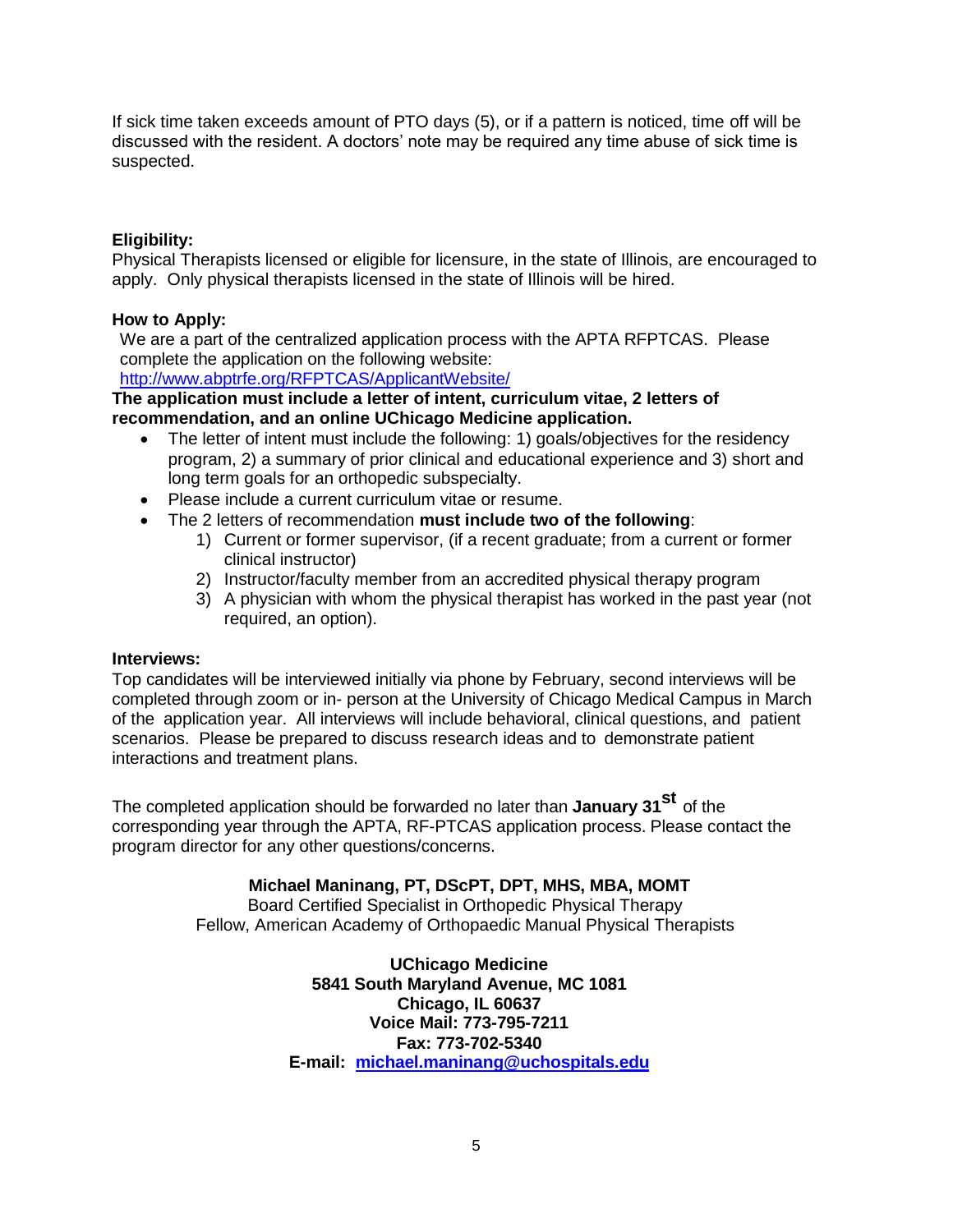#### **Frequently Asked Questions**

#### **1. As a full time employee at the hospital, how is the resident compensated? Is there a separate resident rate during residency hours? Or is the resident on a "normal" salary with additional years of commitment after the residency ends? Is there tuition involved or is it waived by being a full time employee?**

The residency position is a full time salaried position. The level of compensation is less than a full time treating therapist and the difference in pay is what it costs UChicago Medicine to educate the resident. There are not additional years of commitment from the resident or the organization upon completion of the program.

#### **2. How many people are usually accepted into the program each year?**

2 - 3 orthopedic residents

#### **3. Are the 3 hours of didactic coursework each week in a classroom format? If so, is that during the working week or on the weekend?**

This is generally presented during the work week, occasionally on a weekend if faculty schedule requires.

#### **4. Who are the faculty of this program and who are the mentors?**

Faculty and mentors are the same – most are employees of UChicago Medicine, and for some sections, we have additional faculty from outside clinics. During each section the faculty who is teaching is also mentoring the resident for at least 2 hours/week (the resident still gets 3-4 hours of mentoring)

#### **5 . How well prepared did the previous residents feel about taking the OCS?**

We currently have 100% pass rate for residents who have taken the OCS examination

#### **6. Do residents work weekends?**

Yes, residents work weekends which is usually one weekend day a month for Orthopedics. Comp days are given for the weekend time and residents are encouraged to take their comp time within the month to avoid burn out.

#### **7. Does the University of Chicago affiliate with a Physical Therapy School and require teaching in the University setting?**

The University of Chicago does not have a PT program which it is affiliated with for teaching. We do have a medical school at the University of Chicago and the physical therapy residents are involved in teaching interprofessional courses within the organization. We also take a number of PT students throughout the year for clinical rotations but the resident will not be assigned their own students.